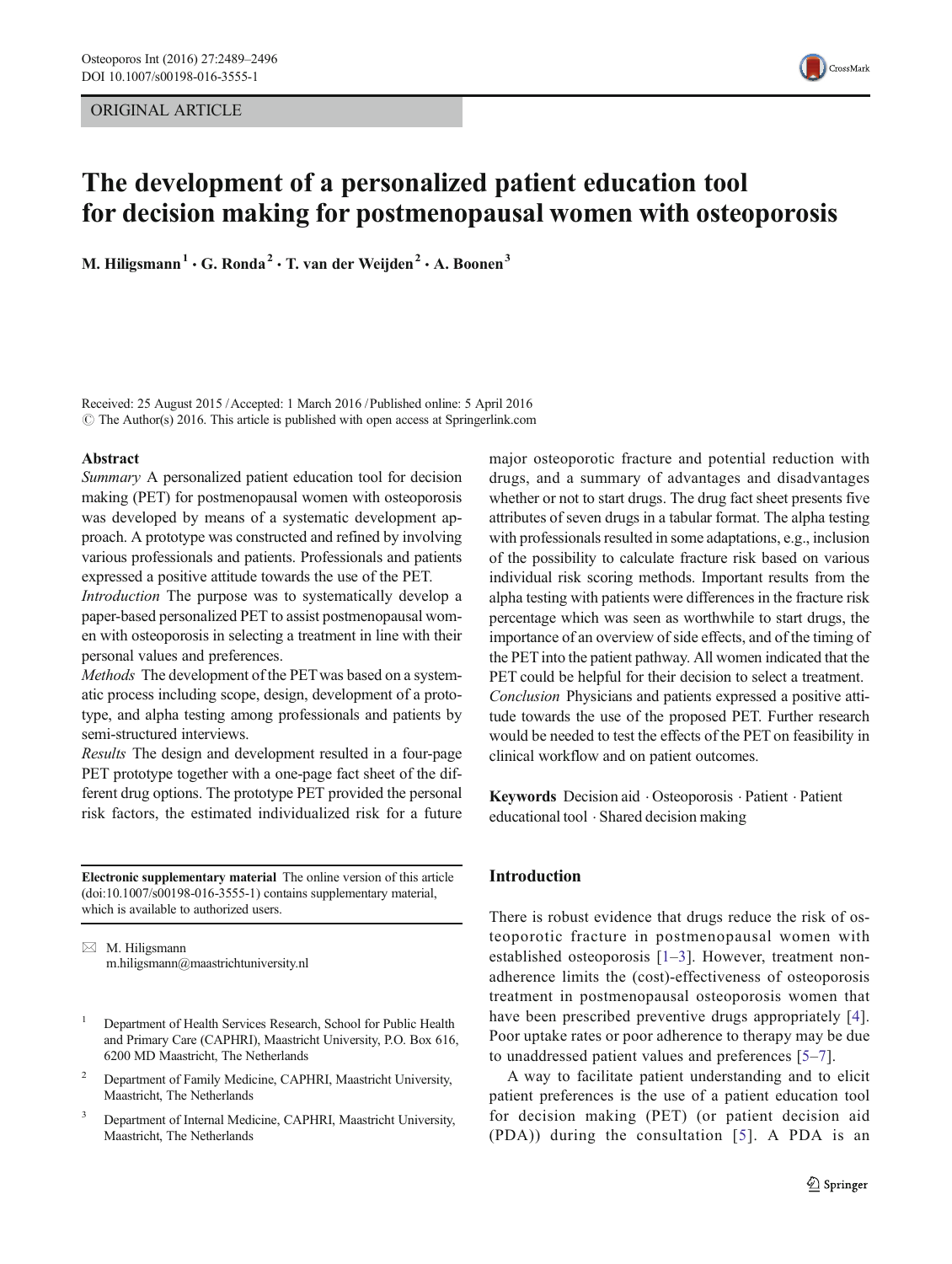evidence-based information tool that describes the available treatment options and their salient attributes and that also includes a value elicitation method and thereby can facilitate shared decision making [\[5](#page-7-0), [8,](#page-7-0) [9](#page-7-0)]. A PET refers to a tool that does not include a value elicitation method. PET/PDAs are designed to support patients to make decisions when there is more than one reasonable option and when patients' personal preferences are relevant and important given the tradeoff between pros and cons of a single option [[10\]](#page-7-0). Shared decision making clinicians and patients making decisions together using the best available evidence—is more likely if the decision support tools have been developed for use in face to face clinical encounters [\[11](#page-7-0)]. PET/PDAs have been found to significantly improve patients' knowledge about the available options and to reduce decisional conflict. There is a variable effect of PET/PDAs on treatment choices including the uptake of medication [\[9\]](#page-7-0). The effects of PET/PDAs on adherence with the chosen option are inconclusive although there are some indications that PET/PDAs may increase patients' adherence to the treatment option of first choice [[9](#page-7-0), [11](#page-7-0), [12](#page-7-0)]. A PET was previously developed and tested for the decision to start or not an oral bisphosphonate therapy in at-risk women with osteoporosis [\[5](#page-7-0)]. The PET was shown to improve the quality of clinical decisions of bisphosphonate therapy and improved the proportion of patients with high adherence level [[5\]](#page-7-0). In recent years, new medications have however been introduced to treat osteoporosis which requires the development of a PDA that incorporates all possible medications. In addition, the assessment of personalized estimation of the risk of future major fracture [[13](#page-7-0)] has become available. Recently, we also conducted qualitative and quantitative studies to get insights into the preferences of patients towards medication attributes [\[14](#page-7-0), [15\]](#page-7-0).

The aim of the current study was therefore to develop a new personalized PET for postmenopausal women with osteoporosis for use in face to face clinical encounters that assists individual patients who are considering options for drug treatment to prevent fractures in selecting a treatment that is in line with their personal values and preferences. To make PETs acceptable for the main stakeholders (patients and clinicians) and feasible for use in practice, a systematic approach for development with strong input from both patients and clinicians is recommended [[16\]](#page-7-0). In this paper, we report about the findings and conclusions in the different steps of the developmental process.

## **Methods**

Elements of the patient decision aid development process as described by Coulter et al. were followed, until the beta testing phase [\[16\]](#page-7-0). The key elements are shown in Fig. 1.

## Scope

The project group discussed the exact scope of the PET including the target group, the type of decisions addressed, and the setting in which the decision aid would be used.

#### Design

The International Patient Decision Aid Standards (IPDAS) Collaboration describes criteria and minimum standards to assess the quality of PDAs, i.e., the quality of the development process and shared decision making design elements [\[17](#page-7-0), [18\]](#page-7-0). The six "qualifying" criteria that a tool should meet to be considered a PDA were included. Five items were about information dimension (providing information about options in sufficient detail to make a specific decision), and one item about values dimension (clarifying and expressing values). The items from the information dimension are as follows: the tool describes the health condition or problem for which the decision is required, the tool explicitly states the decision that needs to be considered, the tool describes the options available for the decision, the tool describes the positive features of each option, and the tool describes the negative features of each option. The item from the values dimension is as follows: the tool describes what it is like to experience the consequences of the options (e.g., physical, psychological, social) [\[17\]](#page-7-0). As we did not incorporate a value elicitation method, our tool is better named as a PET.

The clinical content and the format of our PET were based on evidence-based European and Dutch guidelines for the diagnosis and management of osteoporosis, literature about the assessment of individual fracture risk, guidelines for patients decision aids and short decision support tools for patients, literature about shared decision making and effective risk communication, previous qualitative and quantitative work about patients' preferences for osteoporosis drug treatment, and existing osteoporosis PETs.

#### Prototype development

Fig. 1 Development model of our PET until alpha testing, based on Coulter et al. [\[12](#page-7-0)]

The prototype was developed in an iterative process by the project team based on the information gathered in the design

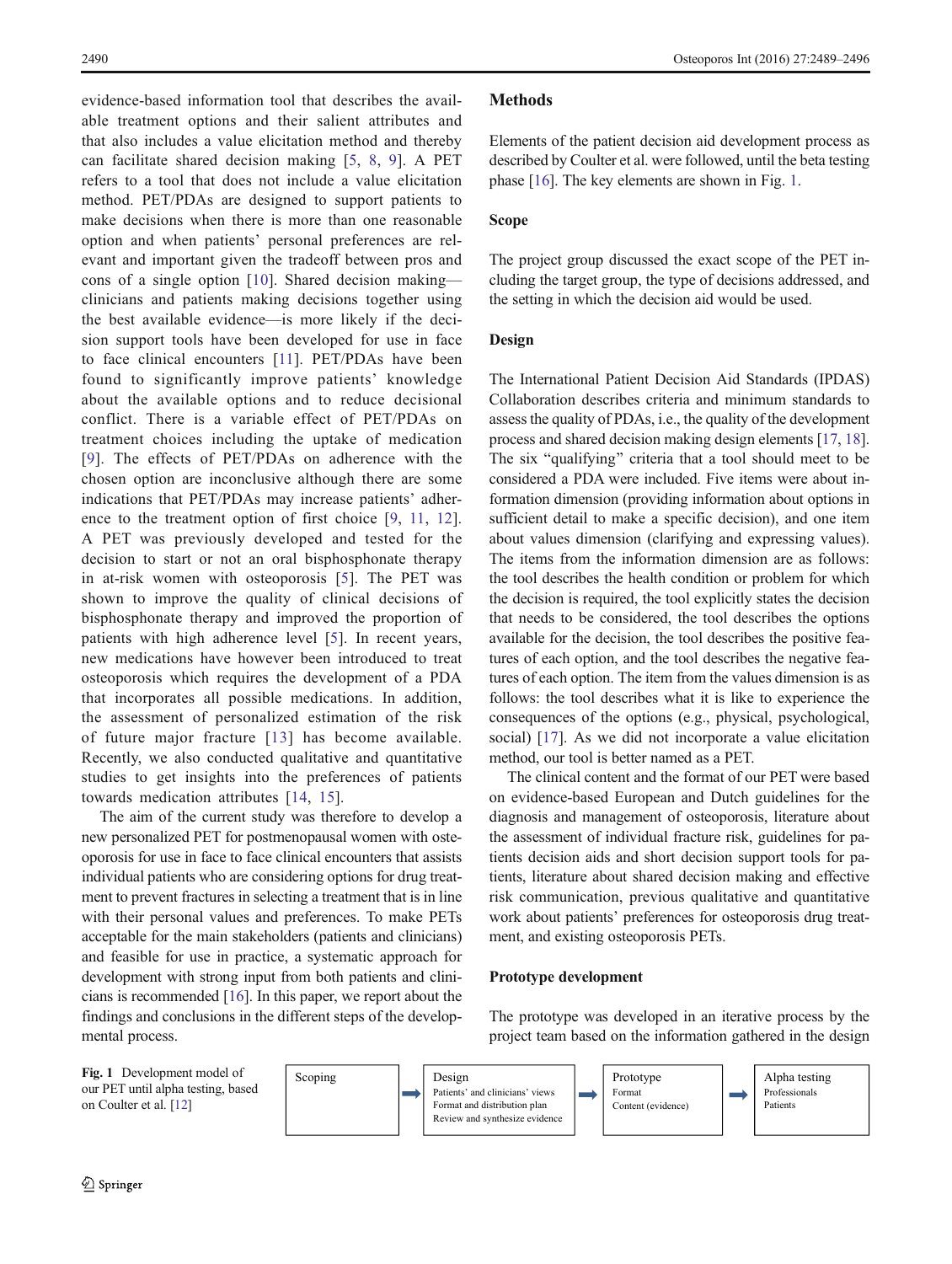phase and previous studies including focus group [[15\]](#page-7-0) and a discrete-choice experiment [\[14\]](#page-7-0).

## Alpha testing with professionals

The prototype was refined in an iterative process involving various professionals including researchers, clinicians, and medical nurses. Eligible professionals were selected by the project team. Semi-structured face to face interviews were conducted to assess the acceptability and usability of the content and the format. We aimed for a minimum of five interviews. The interviews were audiotaped, and field notes were made during all the interviews. Afterwards, the interviews were listened to several times and compared and combined with the field notes. Quotations and comments of the patients were placed and summarized around the main elements of the prototype. The results from the interviews were discussed among the project group. Only one researcher (GH) performed the analyses, but this is a person without any conflict of interest in this field. It is an external researcher from an independent research group.

## Alpha testing with patients

Semi-structured interviews were then conducted with outpatients to assess the comprehensibility and usability of the content and the format of the prototype. Eligible subjects (women with or at risk of osteoporosis) were recruited during their visit to the polyclinic by the physician or medical nurse. We aim to interview at least five subjects. The patients were confronted with the elements of the prototype PET and asked for their comments by asking questions and follow-up probes. The interviews were audiotaped, and field notes were made during interviews. The comments of the patients were summarized around the main elements of the prototype of the PET, using the method described above.

# Results

## Scope

The scope of the PET was to assist in clinical setting postmenopausal women in their decision to start anti-osteoporotic drugs in addition to life style changes and to help them in choosing the drug they preferred. There are two hierarchical steps to be distinguished within this decision: (1) Am I going to start drug treatment (Yes/No)? and if Yes, (2) Which drug do I prefer?

It was decided to develop a paper-based PET for use during the face to face clinical encounter in the polyclinic. Although web-based stand-alone decision aids are also developed that are meant to be used by patients independently in advance of

the decision making consultation with the clinician, it was decided to develop a short paper-based PET as the clinicians feel the need to facilitate shared decision making with patients during the patient contacts. The advantage of using short decision support tools (minimal interventions) in clinical encounters is that they can facilitate patient involvement without substantially increasing consultation length [[5](#page-7-0), [19](#page-7-0), [20](#page-7-0)].

## Design phase

#### Patients' views

The focus groups that were conducted to identify important osteoporosis medication attributes for patients showed that the most important attributes were effectiveness, side effects, and frequency and mode of administration [[15](#page-7-0)]. The discretechoice experiment on treatment preferences for osteoporosis drugs revealed that patients prefer higher efficacy, lower costs, and less frequent dosing regimens. They preferred 6-month subcutaneous injection and oral monthly tablet, and disliked gastro-intestinal disorders more than other common side effects. It is noteworthy that preferences for treatment attributes varied significantly between patients [[14](#page-7-0)], which justifies the development of a patient PET that facilitates individual decision making. In another study, it was found that the most common reasons expressed against bisphosphonate therapy were concerns about side effects or distrust of medications in general [\[7](#page-7-0)]. We included these findings in our PET.

## Literature review and consequences for the development of the PET

The European and Dutch clinical practice recommendations provided guidance for identification of persons at risk and for management of postmenopausal osteoporosis. Recommendations for drug treatment are developed following GRADE guidelines [\[2,](#page-7-0) [21\]](#page-7-0). Although the fracture risk assessment tool (FRAX) is not standardly recommended for person with a recent fracture in the Netherlands [[21](#page-7-0)], it might be assumed that patients will become more motivated to treatment adherence after being given a personal absolute risk score on developing a fracture in the next 10 years, by use of the FRAX-score, and that shared decision making about treatment will be facilitated. An estimated fracture risk is more important for patients than the more technical language of bone mineral density (T-scores). Literature suggests that patients appreciate graphical information about their risk of a certain disease and graphical information within a certain limited time frame is preferred above textual risk communication [\[22,](#page-7-0) [23\]](#page-7-0). Natural frequencies visualized by a population diagram appear to be an appropriate method to explain to patients their indi-vidual risk [\[23\]](#page-7-0). We therefore decided to include the FRAX-score for individual fracture risk assessment in our PET.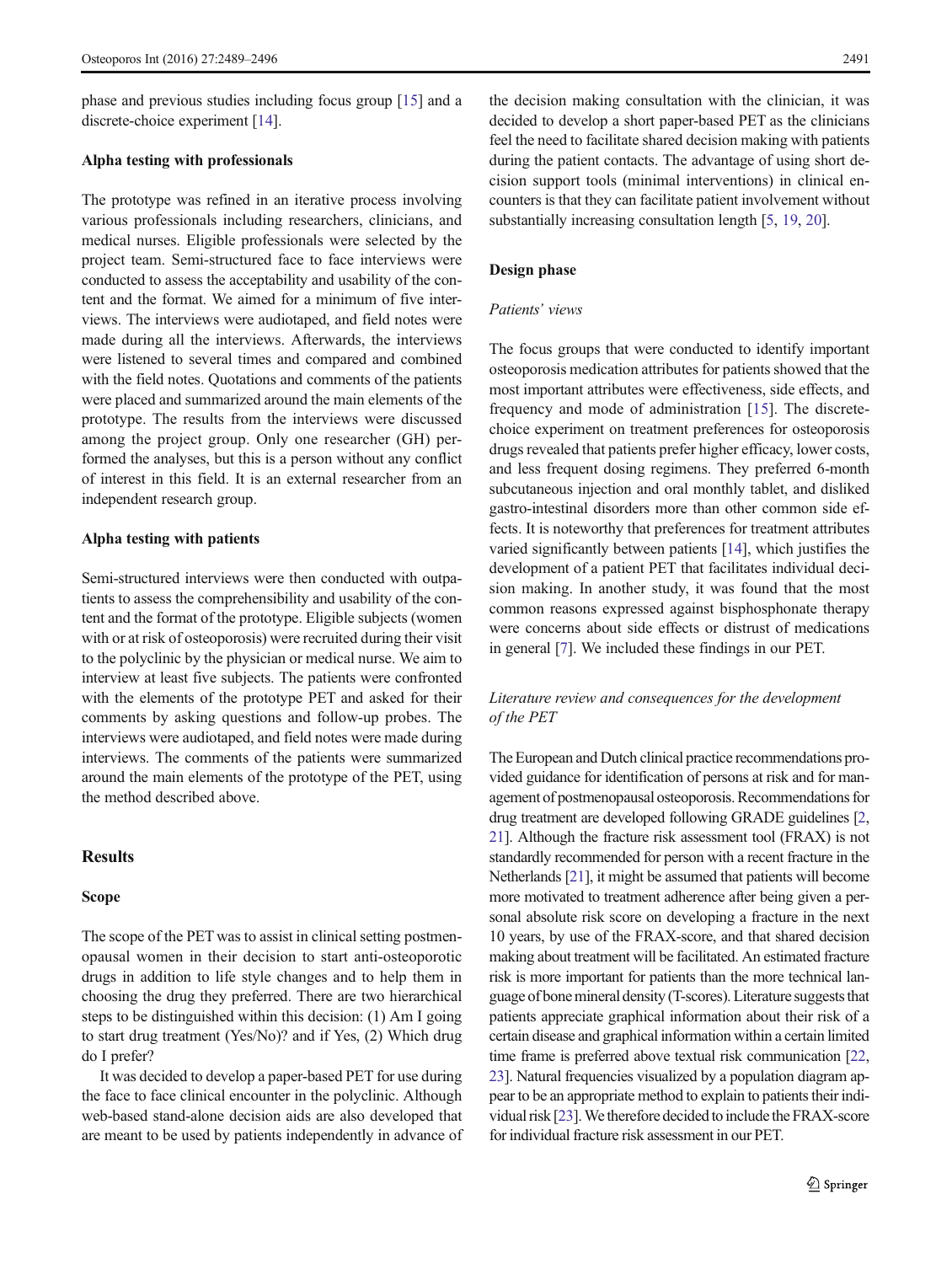After accounting additionally for current national recommendations and availability of reimbursement of specific drugs in the Netherlands, "alendronate" and "risedronate" were included as first choice drugs in our PET, and "denosumab," "zoledronic acid," "strontium ranelate," "raloxifene," and "ibandronate" as second choice drugs. Based on the overviews of the anti-fracture efficacy of these medicines for postmenopausal women with a high fracture risk, we communicated a mean risk reduction of 50 % for future major osteoporotic fractures (clinical spine, forearm, hip, or shoulder fracture) independent of the specific drug.

## First prototype

Two examples of decision aids in postmenopausal osteoporosis that match our purpose were found. For the decision whether or not to start drug treatment, the Osteoporosis Choice PET was developed at the Mayo Clinic in the US [\(http://shareddecisions.mayoclinic.org/decision-aids-for](http://shareddecisions.mayoclinic.org/decision-aids-for-chronic-disease/other-decision-aids/)[chronic-disease/other-decision-aids/](http://shareddecisions.mayoclinic.org/decision-aids-for-chronic-disease/other-decision-aids/)) and conveys the pros and cons of treatment using an estimate of the patient's risk of bone fracture. For the second decision "Which drug do I prefer?," the so-called Option Grids ([www.optiongrid.co.uk\)](http://www.optiongrid.co.uk/) matched with our purposes. An Option Grid is a one-page summary that provides answers to patients' frequently asked questions about specific attributes (characteristics) of the drugs organized in a tabular form. The specific features for each of the possible drug options are presented across the table columns [[24](#page-7-0)]. As indicated above, in our case, the features or attributes of the available osteoporosis drugs (the options) were derived from previous qualitative and quantitative studies [\[14,](#page-7-0) [15](#page-7-0)]. We used the above mentioned tools as well as the Dutch web-based stand-alone PET osteoporosis ([http://](http://keuzehulpen.thuisarts.nl/keuzehulp-osteoporose-botontkalking-voorkomen-van-botbreuken) [keuzehulpen.thuisarts.nl/keuzehulp-osteoporose](http://keuzehulpen.thuisarts.nl/keuzehulp-osteoporose-botontkalking-voorkomen-van-botbreuken)[botontkalking-voorkomen-van-botbreuken\)](http://keuzehulpen.thuisarts.nl/keuzehulp-osteoporose-botontkalking-voorkomen-van-botbreuken), which was developed in parallel with the Dutch guidelines [[21](#page-7-0)], for the development of our PET.

The results of the design phase resulted in the first prototype: a four-page PET together with a one-page fact sheet. The main elements of both are shown in Table 1.

#### Alpha testing with professionals

Two clinicians, two researchers, and two rheumatology specialist nurses were interviewed. The nurses indicated that the current consultation in the osteoporosis polyclinic is already extensive and comprehensive and that the PET should have proven added value to be acceptable in daily practice.

The most important comment concerning the content of the PET was about the fracture risk score and the time frame (within 3 years or 5 years instead of 10 years) that should be used to calculate the risk score of our target group adequately. Especially for patients with recurrent fractures and falls,

Table 1 Content of the first prototype of the PET including a one-page fact sheet

#### PET

Page 1

- What is osteoporosis?
- $A$  patient's individualized fracture risk  $(\%)$  within the next 10 years based on the FRAX

#### Page 2

– An explanation of the natural course, the individualized risk percentage without drugs in natural frequencies and visualized by a population diagram

## Page 3

– An explanation of the individualized risk percentage with drugs in natural frequencies and visualized by a population diagram

Page 4

- –A summary of the choices (drug treatment or not) with their advantages and disadvantages
- Some words about the importance of a healthy lifestyle regardless of the choice
- Some considerations about individual preferences for certain drugs

## Fact sheet

- Presentation of seven drugs (options) that can help to prevent osteoporotic fractures with their attributes
	- Which bones are predominantly protected?
	- What is the mode of administration?
	- What is the frequency of administration?
	- How do you have to take the pill or powder or place of administration of injection or infusion?
	- What are the side effects?\*

\*Instead of presenting side effects for each drug, the advice is to talk with the physician or medical nurse about the possible side effects of the various drugs

FRAX may underestimate the fracture risk. Two other models were mentioned by the clinicians and one researcher: the Garvan fracture risk calculator (GARVAN-FRC) ([http://](http://www.garvan.org.au/bone-fracture-risk) [www.garvan.org.au/bone-fracture-risk\)](http://www.garvan.org.au/bone-fracture-risk) and a nomogram developed by van Geel et al. [[25\]](#page-7-0). They could be especially useful after a recent fracture.

One researcher had doubts about the applicability of a fact sheet in the Netherlands because it is meant in situations were shared decision making already takes place, and in the Netherlands, this might not yet be the case. This would imply that patients may be confronted with a fact sheet that presents a menu for anti-osteoporotic drugs that are in fact not on the menu of the prescribing clinician who is following his or her own routines or that of the team or institution where he or she is appointed.

#### Second prototype

As a result of these interviews, we included in the PET the possibility to calculate various risk scores with 10-year and 5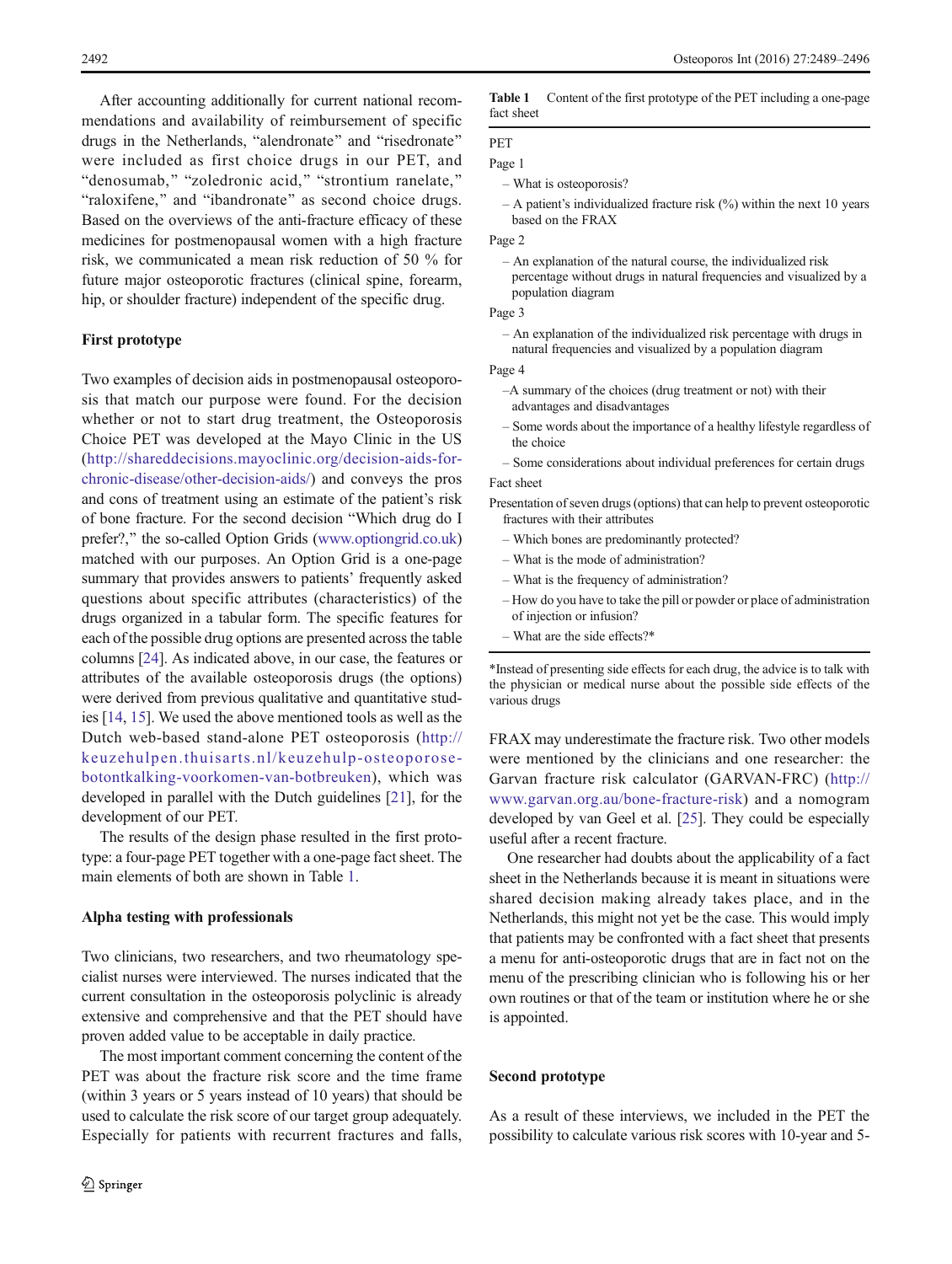year risk prediction (FRAX, GARVAN-FRC, and the nomogram developed by Van Geel et al. [\[1](#page-7-0)]) dependent on the answers of the patients on the questions about risk factors, more specifically about recent fractures and falls. Moreover, we made a PET version with only a description of risk factors and the possibility to give an estimate of the fracture risk and the time frame as estimated by the clinician (the last prototype written in English is included in Appendix 1 (decision aid) and 2 (option grid)).

# Alpha testing with patients or persons at risk for osteoporosis

Six females were interviewed, and the duration of each interview was between 12 and 28 min. Five women were postmenopausal, aged 55 to 80 years, having either a prior fracture or a diagnosis of osteoporosis. Three women received osteoporotic drugs. We tested the content and format of the prototype mainly on comprehensibility and ability to help patients with decision making. We did not calculate a real individual fracture risk score but we used instead a fictitious number and a 10 year timeframe.

The content and format of the four-page PETwere discussed. First, subjects had to indicate whether they understood the percentages of the fracture risk and the risk reduction by visualizing the natural frequencies in a population diagram. All women indicated that the explanation of the risk rate illustrated by the "puppets" of the population diagram was clear for them.

"A graph or schematic diagram is always more clear than just a number or only narratively."

All women indicated that it could be helpful for their decision to take or not to take drugs. However, there were differences in the fracture risk percentage which was seen as worthwhile to start drugs. Women who have experience with (the consequences of) fractures themselves or in their surrounding were more willing to take drugs, regardless of their fracture risk.

"My risk score should at least be 50  $\%$ ."

"Only if my chance to break a bone becomes  $0 \frac{9}{6}$ , I would take medicines, they harm your body always somewhere."

"A risk of 30 % is well worth the effort to take medicines for me, considering my age, imagine that you break a bone. I have a friend who has broken a bone and I will do all that I can to prevent that."

"If you know the consequences of breaking a bone, you surely want a pill."

"I believe it is good to take medicines in my situation and I will see what happens."

"Side effects are the most important for me. So I first need to know the side effects."

Subsequently, the content and format of the fact sheet, presenting the attributes of the seven drugs (options), were discussed. The women indicated that the information was clear but that the format could be improved, e.g., the text size should increase to improve the readability.

The overview of the different drugs with their attributes was seen as an "eye opener," and women indicated that it surely could be helpful to choose a drug. They indicated that an overview of the most important or common side effects was important for them.

"Yes, but side effects are most important for me, so I first need to know the side effects. After that, I would choose for a drug that fits in my way of life, in my daily routine."

"Yes, it could be helpful. I don't like injections but eventually I would choose an injection because it is only 2 times a year."

"Yes, a tablet once a day you can easily forget, you have always to remember it, I would choose for a tablet once a month and mark it on the calendar (the first of each month). And I prefer a drug that is effective for all bones."

"Yes, it surely can help to choose a drug that fits to my daily life. I am not in a hurry in the morning but if you are (children and/or job), you probably will choose for an injection. A choice that fits better in your life can make it easier to continue."

"Yes, surely helpful to make a conscious choice. What effort you have to take for it, is an important issue. The various possibilities (and once a day, week, months) give you a better overview than just a tablet. Side effects are also important for me. I would like to know the most important ones, so that I know that if I have side effects, they might come from the drugs."

Finally, the introduction or timing of the fact sheet into the patient pathway maybe important for its usefulness, i.e., for some patients the first consultation in the polyclinic might be too early.

"To make a choice during this first consultation could be too much. I might already be surprised by the fact that I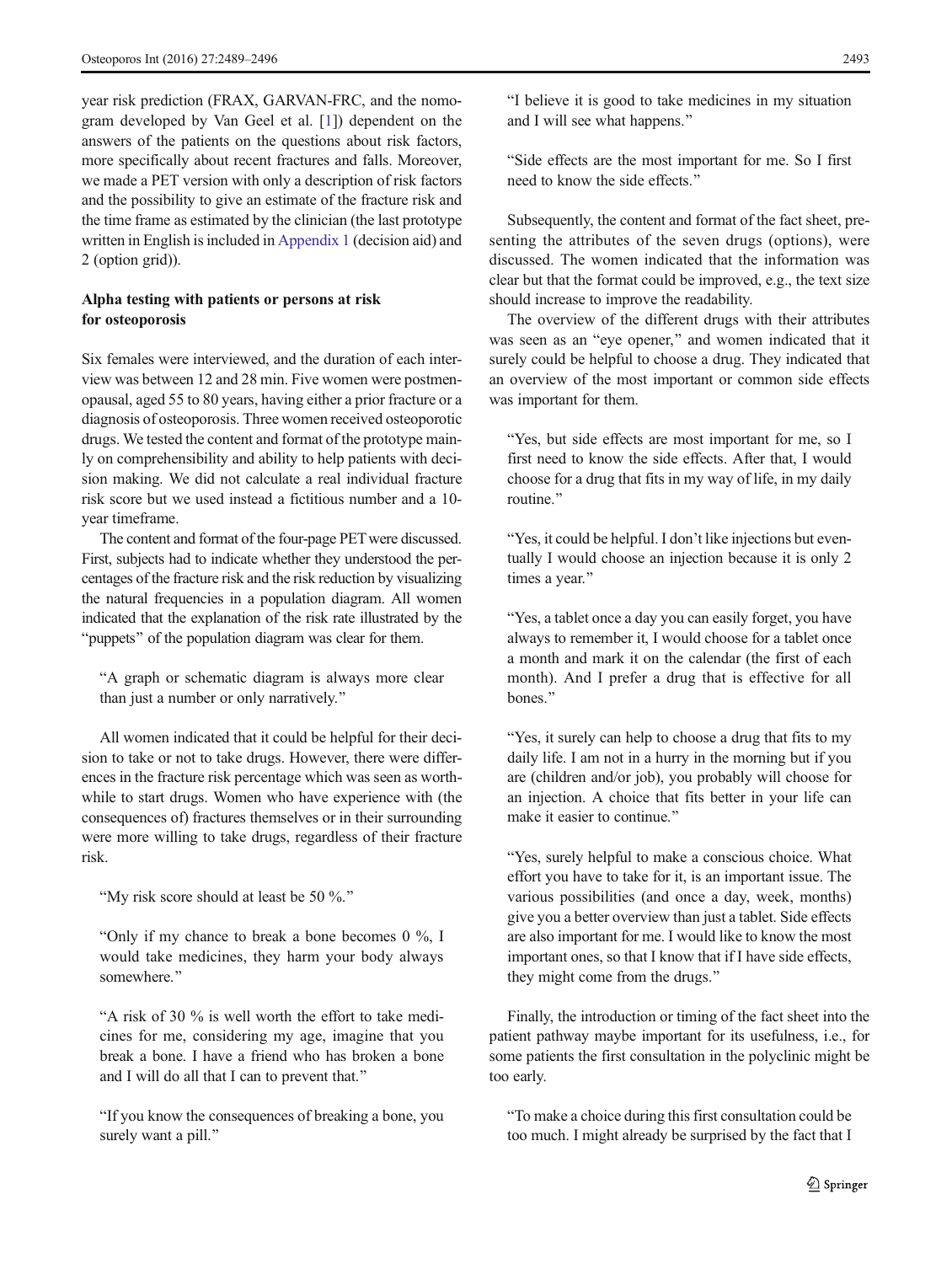need drugs and by the technical terms. I think it might be better to present the options for drugs at a later time, e.g. at the family physician's office."

"I like the idea to have the possibility to switch my drug if it turns out that I have problems with the first one, that I have a choice, and that I can have an overview of the various possibilities. The table could therefore also be useful later on in the process."

# Discussion

#### Summary

The development of our PET was based on a systematic development process that includes scoping, design, development of a prototype, and alpha testing with professionals and patients in an iterative process [\[16\]](#page-7-0). The content and format of the PET were based on a literature study including clinical guidelines, assessments of individual fracture risk, guidelines for PET/PDAs, shared decision making, risk communication, examples of other PETs, and studies about patients' preferences for osteoporosis drug treatment. Alpha testing with patients revealed that they all expressed a positive attitude towards the use of the PET.

This resulted in a four-page PET together with a one-page fact sheet. The PET provides the patient's individualized risk of having a major osteoporotic fracture based on absence or presence of risk factors (page 1), an explanation of the estimated risk (page 2), an explanation of the reduction of the fracture risk with drugs (page 3), advantages and disadvantages of the option "drugs" and the option "doing nothing," and some considerations about possible preferences for certain drugs (page 4). In the fact sheet, five attributes of seven drugs are presented in tabular form.

#### Weak and strong points

A potential limitation of our PET is that we did not develop all parts of PDAs that are prescribed by the IPDAS criteria as the tool will be integrated in a face to face consultation and is not to be used as stand-alone tool by the patient. The values dimension criteria—a PDA describes what it is like to experience the consequences of the options (e.g., physical, psychological, social)—is not fully elaborated in the tool itself, and this explains why we prefer named our tool as a PET. It is therefore important that during the consultation the clinician or the medical nurse stimulates the patient to make his own choice by thinking about the physical, psychological, and/or social consequences of the various options, for example: Can you imagine what breaking a bone means to you? Would it be a problem for you to follow the instructions for the intake of this specific drug?

An overview of the side effects of the drugs in the format of a summary in the fact sheet turned out to be more complicated than initially expected. Accurate interpretation of the risk of side effects is difficult because of various sources of information (e.g., randomized controlled trials versus case reports) that provide varying levels of evidence [\[26](#page-7-0)]. Moreover, the question was raised whether only the common side effects should be mentioned or also the serious but usually very rare side effects. The best way to communicate risk of side effects to patients would also need to be further investigated. This is an important issue for debate as the alpha testing with patients revealed that a summarized overview of the most common side effects is viewed as highly important to them. Therefore, it will be necessary to provide this information in the fact sheet. Experts on this field but also end users (patients) should be involved in such process. A recently updated review about the benefits and harms of pharmacologic osteoporosis treatments might also be helpful for that purpose although not all the drugs included in our fact sheet are included in the review [\[26](#page-7-0)]. Another potential weakness is that, although we recommend the patient to discuss non-pharmacological options (such as physical activity or nutrition) with doctors, our PET focused mainly on pharmacological options, and we therefore did not include an option grid for all possible nonpharmacological options. An integrated PET that would include both pharmacological and non-pharmacological options would be interesting.

Although the alpha testing phase yielded useful information for the further development of our PET, it should be mentioned that a relatively low number of professionals and patients were involved in this phase and that the patients were recruited from only one hospital. We can therefore not assure that the broad perspective of all potential users was captured. Before implementation of the tool at a large scale, it would be important to further test it in a larger and more representative group of patients with osteoporosis, the so-called beta testing of the tool. In addition, high-quality qualitative research (including assessment by two researchers) would be needed in further assessments of the tool and to investigate the most frequently asked questions and preferences of patients.

A close link between clinical practice guidelines and the content of PETs through collaborative development is important and can facilitate the implementation of PETs in clinical practice [[16\]](#page-7-0). The clinical content of our PET was based on evidence-based Dutch and European guidelines, but a formal relation with the (Dutch) guideline shall be established when the tool will be tested in real practice. Another advantage of the current decision aid is the possibility to flexibly use different available risk score, improving the possibility to provide adequate individual risks.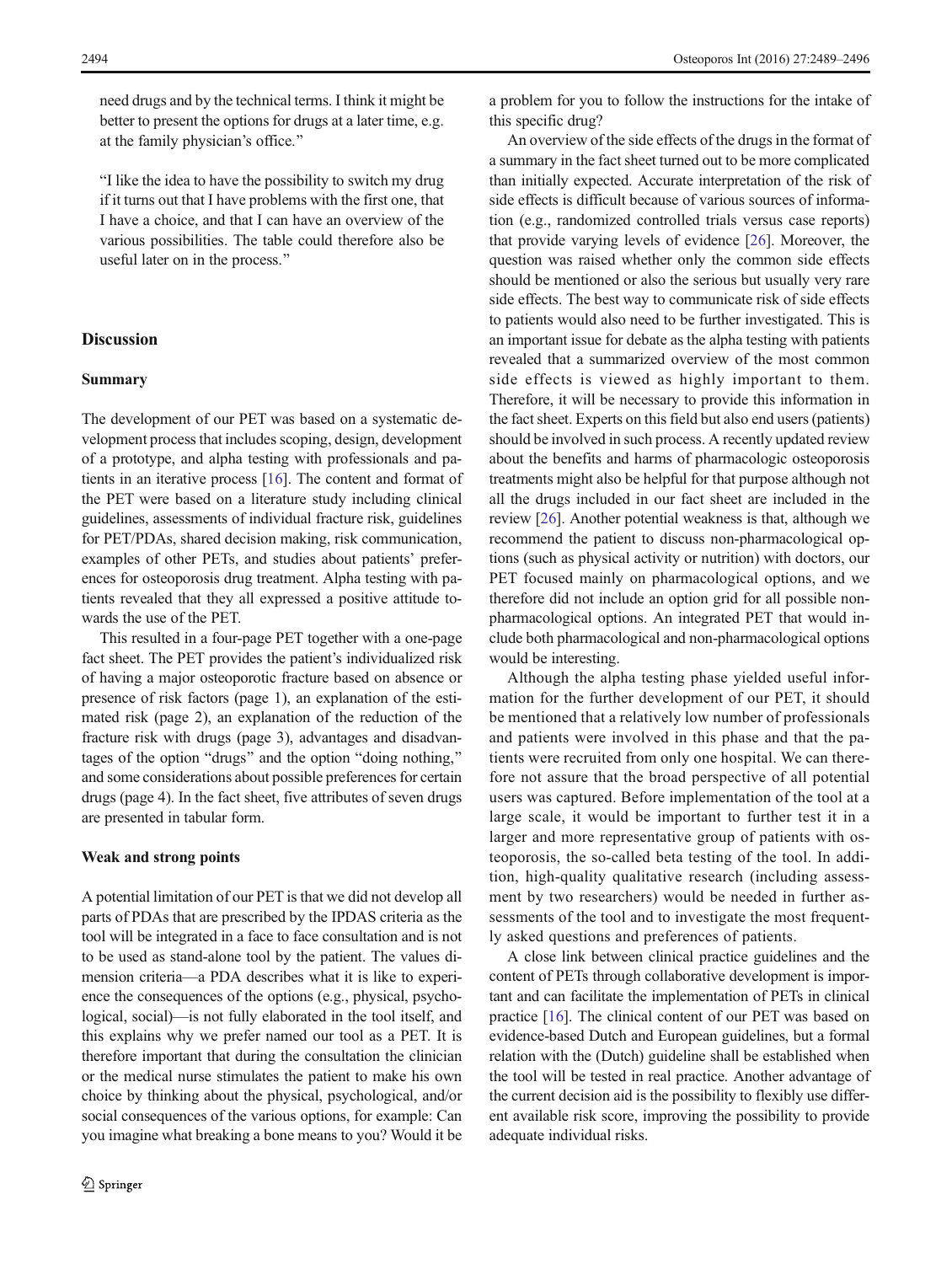# Recommendations and considerations for further development, research, and implementation

Besides the possible solutions for the weak points of the prototypes, i.e., stimulating the patient to make his or her own choice by helping the patient imagine what it is like to experience the effects of the options, and providing a summarized overview of the side effects, there are several other issues that need attention.

The discussion and research about the most appropriate fracture risk assessment tool, especially for patients with recurrent fractures and falls, is ongoing and may have consequences for the assessment of an individual risk score in our PET depending on the target group of the PET [[25,](#page-7-0) [27](#page-7-0), [28](#page-7-0)].

With regard to the choice of drugs by patients, there are differences between the Dutch and European guidelines [\[2,](#page-7-0) [21](#page-7-0)]. The Dutch guidelines are more restricted with first- and second-line treatment options, and this may have consequences for the applicability of PET outside the Netherlands.

The lay-out of the fact sheet needs further improvement. Although a fact sheet is normally limited to one side of standard size paper and the information is purposefully limited [\[19\]](#page-7-0), it will be a challenge to include the required information, including common side effects, in a more attractive and readable format.

The next step in the development process of the PET including the fact sheet is field or beta testing with patients and professionals in different settings. Field testing in "real world settings" is important to assess the feasibility of both tools, and feasibility is essential for implementation.

Many factors have been identified that might enable or prevent successful implementation of interventions in healthcare professional practice [[29](#page-7-0)]. It is beyond the scope of this paper to discuss them all. Some factors important for future implementation came up in our study up to now. As mentioned before, a close link between guidelines and PETs is important and can facilitate the implementation of the PETs in clinical practice. The professionals who have to work with the tools need to be convinced of the added value of the PETs compared to their current procedures. Working with these tools has to fit in their daily routine or they have to be convinced that changing their daily routine would be efficacious. In a recent review, it was found that professional indifference, stemming from lack of confidence in the content of the PET/ PDAs and concern about disruption to established workflows, was an important barrier of implementation [\[30\]](#page-7-0). Another important issue that came up in our study is that patients need to be sensitive for the information at the moment of providing the information. Therefore, the timing of introduction of the tools into the patient pathway needs to be considered carefully.

Whether the use of the PET including the fact sheet will stimulate uptake rates or adherence rates for drug treatment is unknown. Montori et al. found a weak effect of an osteoporosis choice PET on medication adherence [[5\]](#page-7-0). Research on the effects of PET/PDAs on medication uptake or treatment adherence concerning various conditions shows mixed or inconclusive results [\[9](#page-7-0), [11,](#page-7-0) [12\]](#page-7-0). Our interviews with patients show that patient's thoughts about what risk and subsequently what fracture risk reduction is worth the effort to start drug treatment were quite diverging. In a study of patients' expectation of benefit from preventive drugs, it was found that the median value for the lower limit of benefit was 20 % absolute risk reduction over 5 years [[31](#page-7-0)]. This is an interesting outcome as it could mean that, if also applicable to our patients, even in our case with an assumed (relatively high) relative risk reduction of 50 % with these drugs, for many patients, their expectation of benefit will be higher than the actual benefit provided by the drug. Possibly, the fact sheet, if fully applicable and presented at the right moment, may have the potential to increase adherence rates and to reduce discontinuation rates by offering patients the opportunity to choose a drug that fits to their daily life or to exchange one drug for another if it turns out that their first choice was not what they thought about it.

In conclusion, this study reports the development a PET to assist postmenopausal women with osteoporosis in selecting a treatment that is in line with their personal values and preferences. All patients interviewed during alpha testing expressed a positive attitude towards the use of a PET. Further development of the PET including the fact sheet, field testing, and research of their effects on patient outcomes will be next important steps.

Acknowledgments Financial support for this study was provided by Amgen (Zug, Switzerland). The funding agreement ensured the authors' independence in designing the study, interpreting the data, and writing and publishing the report. The authors have no conflict of interest to disclose. The authors thank all professionals and patients for their participation.

#### Compliance with ethical standards

Conflicts of interest Annelies Boonen received in the last five years research grants to her department form Pfizer, Abbvie, Merck, Amgen, and MSD, and occasionally speaker fees or advisory honoraria form Pfizer, Sandoz, and Abbvie. Mickael Hiligsmann has received research grants from Amgen, Servier, and SMB, Belgium. Gaby Ronda and Trudy van der Weijden declare that they have no conflict of interest.

Open Access This article is distributed under the terms of the Creative Commons Attribution-NonCommercial 4.0 International License (http://creativecommons.org/licenses/by-nc/4.0/), which permits any noncommercial use, distribution, and reproduction in any medium, provided you give appropriate credit to the original author(s) and the source, provide a link to the Creative Commons license, and indicate if changes were made.